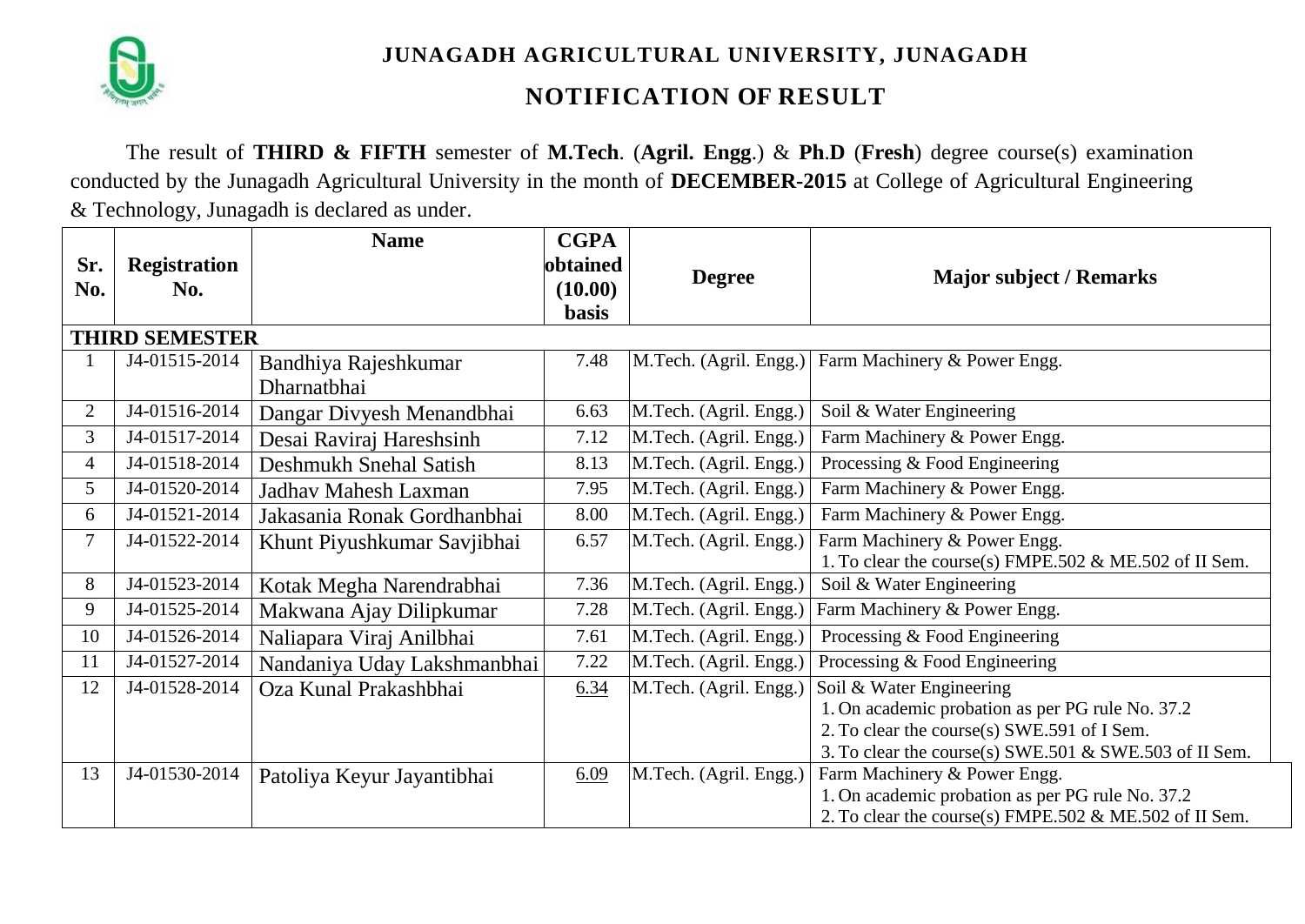| Sr. | <b>Registration</b>         | <b>Name</b>                  | <b>CGPA</b><br>obtained |                        |                                                                                                          |  |
|-----|-----------------------------|------------------------------|-------------------------|------------------------|----------------------------------------------------------------------------------------------------------|--|
| No. | No.                         |                              | (10.00)                 | <b>Degree</b>          | <b>Major subject / Remarks</b>                                                                           |  |
|     |                             |                              | <b>basis</b>            |                        |                                                                                                          |  |
| 14  | J4-01531-2014               | Pithiya Bhaveshkumar         | 7.14                    | M.Tech. (Agril. Engg.) | Soil & Water Engineering                                                                                 |  |
|     |                             | Hamirbhai                    |                         |                        | 1. To clear the course(s) SWE.591 of I Sem.                                                              |  |
| 15  | J4-01532-2014               | Satasiya Vivekkumar Dayabhai | 7.27                    | M.Tech. (Agril. Engg.) | Soil & Water Engineering                                                                                 |  |
| 16  | $\overline{J4}$ -01533-2014 | Savani Falguni Kalubhai      | 7.68                    | M.Tech. (Agril. Engg.) | Soil & Water Engineering                                                                                 |  |
| 17  | J4-01534-2014               | Sejani Viraj Mahendrabhai    | 7.08                    | M.Tech. (Agril. Engg.) | Processing & Food Engineering                                                                            |  |
| 18  | J4-01537-2014               | Vanza Vanitaben Balubhai     | 7.32                    | M.Tech. (Agril. Engg.) | Processing & Food Engineering                                                                            |  |
| 19  | J4-01538-2014               | Varu Jayaben Devshibhai      | 7.58                    | M.Tech. (Agril. Engg.) | Renewable Energy Engineering                                                                             |  |
| 20  | J4-01539-2014               | Dwivedi Dhaval Kirankumar    | 7.27                    | Ph.D.                  | Soil & Water Engineering                                                                                 |  |
| 21  | J4-01540-2014               | Gojiya Devanand Karabhai     | 7.06                    | Ph.D.                  | Processing & Food Engineering                                                                            |  |
| 22  | J4-01541-2014               | Kelaiya Jainish Himanshubhai | 6.58                    | Ph.D.                  | Soil & Water Engineering                                                                                 |  |
|     |                             |                              |                         |                        | 1. To clear the course(s) SOILS.511 of II Sem.                                                           |  |
| 23  | J4-01542-2014               | Saumya Shukla                | 8.34                    | Ph.D.                  | Farm Machinery & Power Engg.                                                                             |  |
|     | <b>FIFTH SEMESTER</b>       |                              |                         |                        |                                                                                                          |  |
|     | J4-01243-2013               | Kachot Pareshkumar Kalabhai  | 2.34                    | M.Tech. (Agril. Engg.) | Farm Machinery & Power Engg.                                                                             |  |
|     |                             |                              |                         |                        | 1. On academic probation as per PG rule No. 5.2 (F) (1)                                                  |  |
|     |                             |                              |                         |                        | 2. To clear the course(s) FMPE.501, FMPE.504, REN.503,                                                   |  |
|     |                             |                              |                         |                        | EE.501, PGS.501 & PGS.502 of I Sem.                                                                      |  |
|     |                             |                              |                         |                        | 3. To clear all the course(s) of II Sem.                                                                 |  |
|     |                             |                              |                         |                        | 4. To clear the course(s) FMPE.503 & FMPE.511 of III Sem.                                                |  |
|     |                             |                              |                         |                        | 5. To clear the course(s) FMPE.502, FMPE.508, FMPE.510,<br>REN.508, ME.502, PGS.503 & PGS.504 of IV Sem. |  |
|     |                             |                              |                         |                        | 6. To clear the course(s) EE.501 of V Sem.                                                               |  |
| 2   | J4-01255-2013               | Joshi Viral Prafulkumar      | 7.35                    | Ph.D.                  | Renewable Energy Engineering                                                                             |  |
| 3   | J4-01256-2013               | Wandre Sarika Santu          | 7.83                    | Ph.D.                  | Soil & Water Engineering                                                                                 |  |
|     |                             |                              |                         |                        |                                                                                                          |  |